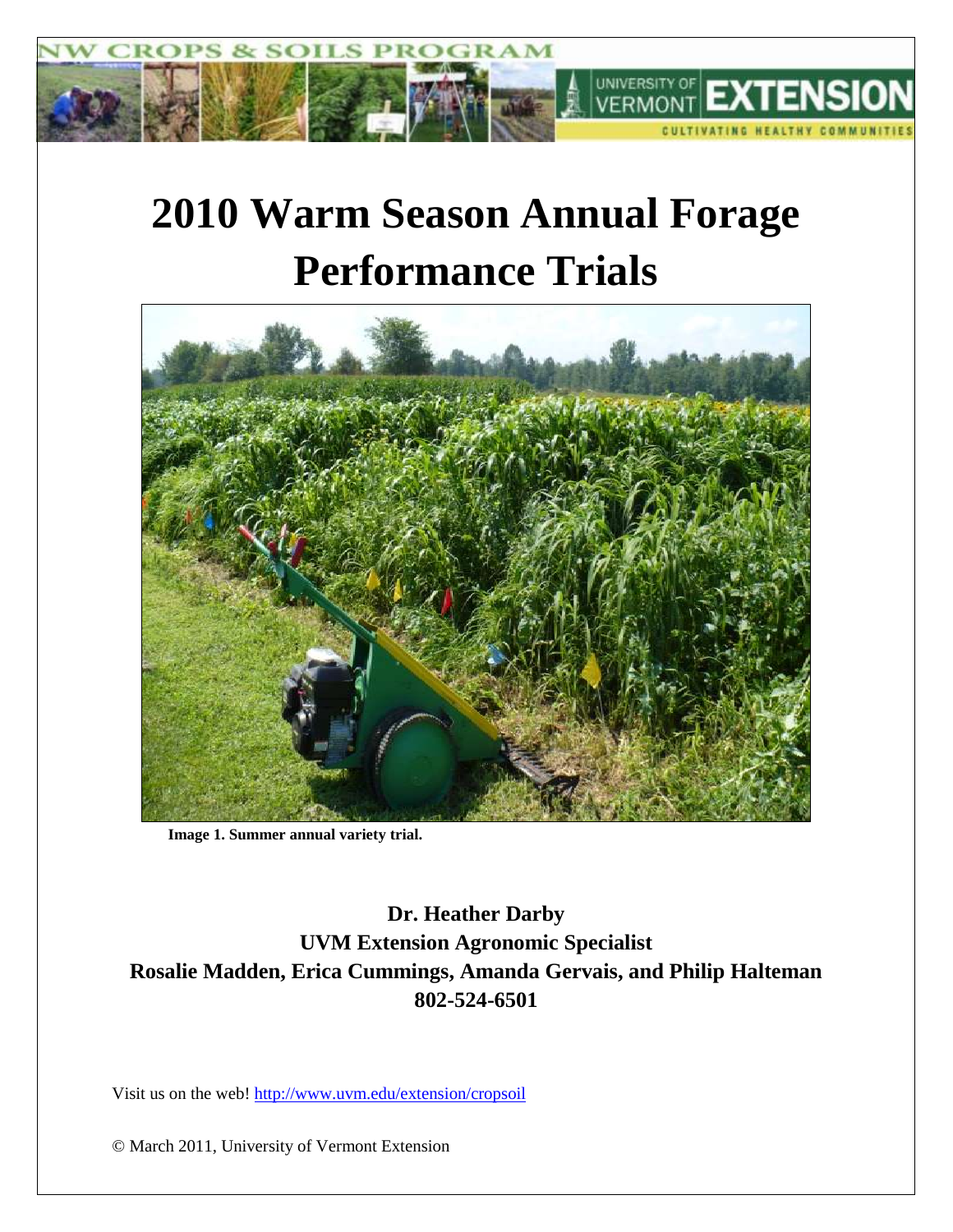#### 2010 Organic Warm Season Annual Forage Performance Trials Dr. Heather Darby, UVM Extension [heather.darby\[at\]uvm.edu](mailto:hdarby@uvm.edu?subject=2010%20Organic%20Warm%20Season%20Annual%20Forage%20Trials)

In 2010, the University of Vermont Extension continued their research to evaluate warm season annual forage systems. Warm season annual forages include grasses such as sorghum, sudangrass, sorghumsudangrass, Japanese millet, and pearl millet varieties. These grasses prefer the warmth of the summer months and generally thrive between June and August. Warm season annuals can be grazed or harvested for stored forage. Since warm season annuals thrive in hot weather they could supplement pasture during the summer slump. The summer slump is a period during the summer that cool season perennial grasses slow in growth and quality. The goal of this project was to evaluate the yield and quality of commercially available varieties of warm season annuals. In addition, we were interested in investigating the value of combining brassica forage with warm season annuals. The goal was to maximize forage yield and quality.

### **TESTING PROCEDURE**

The trial was located at Borderview Farm in Alburgh, VT. A second trial was located at the UVM Horticultural Research Center in Burlington. Only yields were collected from these plots. All plots were managed with conventional tillage practices. Conventional tillage included moldboard plow, disking, and field finishing with a drag harrow. Dairy manure was applied in the spring at 7000 gallons per acre. The experimental design was a randomized complete block with three replicates. Pro-Gro (5-3-2) an organic certified soil amendment was applied at a rate of 50 lbs/acre after first harvest. The application rate was based on soil test analysis and UVM nutrient recommendations for field crops. The treatments were eight commercially available summer annual varieties (Table 1). In addition the AS9301, AS6501, and Summer Prince were grown in combination with Barkant turnip. Plots were seeded with a John Deere grain drill on May  $26<sup>th</sup>$ , 2010 following cereal forage harvest. The plots were 5' x 50' and replicated three times. The sudangrass and sorghum-sudangrass were seeded at 60 lbs/acre and the millet and millet mix were seeded at 35 lbs/acre. A seeding rate of 6 lbs/acre of turnips was added to the aforementioned grasses. A first harvest for all plots occurred on July 20, 2010. Only the sudangrass and sorghum-sudangrass regrew to allow a second harvest on August 31, 2010. Trial management can be found in Table 2.

| Seed source | vne        | Variety |
|-------------|------------|---------|
| Asorow      | Sudanorass |         |

**Table 1. Summer annual and turnip varieties and source.**

| <b>Seed source</b>         | <b>Type</b>              | <b>Variety</b>       | <b>Characteristics</b> |
|----------------------------|--------------------------|----------------------|------------------------|
| Asgrow                     | Sudangrass               | AS9301               | BMR gene 6             |
| Asgrow                     | Sorghum-Sudangrass       | AS6501               | BMR gene 6             |
| King's Agriseed            | Sorghum-Sudangrass       | <b>Summer Prince</b> | BMR gene 6             |
| King's Agriseed            | Sorghum-Sudangrass       | <b>Summer Queen</b>  | BMR gene 6             |
| King's Agriseed            | Sorghum-Sudangrass       | <b>Summer Dream</b>  | BMR gene 6             |
| King's Agriseed            | Pearl Millet             | Wonderleaf           | Non-BMR                |
|                            | 86% Wonderleaf millet    |                      | Non-BMR                |
| King's Agriseed            | 7% Bonar forage brassica | <b>Summer Feast</b>  |                        |
|                            | 5% Pasja forage brassica |                      |                        |
| <b>Beidler Family Farm</b> | Japanese Millet          | None specified       | Non BMR                |
| Barenburg                  | Turnip                   | Barkant turnip       |                        |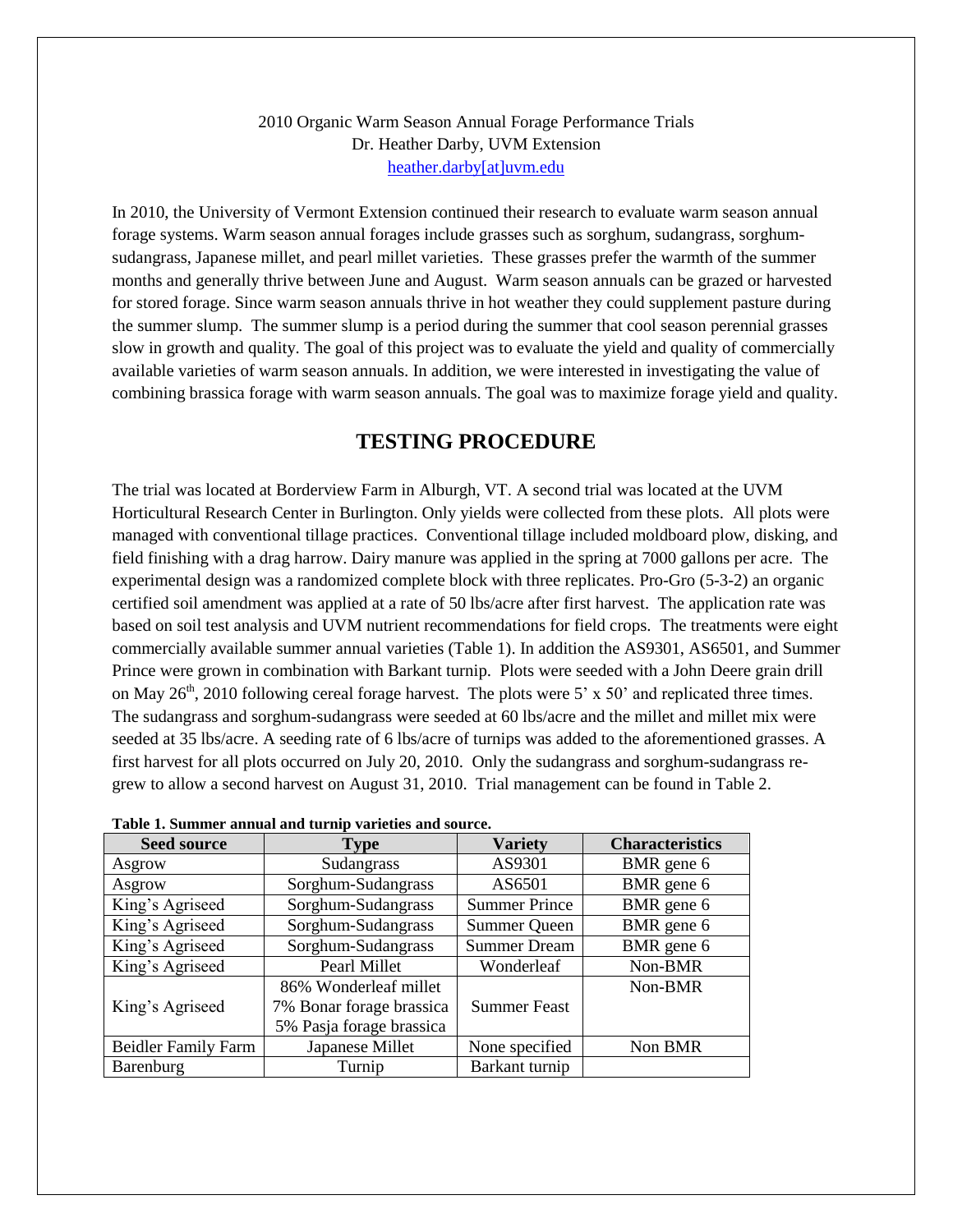| Tuble 2. I kinding wate and har rest autes of summer annual trian |                 |  |  |  |  |  |  |
|-------------------------------------------------------------------|-----------------|--|--|--|--|--|--|
| Warm Season Grasses for Forage Trial                              |                 |  |  |  |  |  |  |
| Planting date                                                     | May 26, 2010    |  |  |  |  |  |  |
| Seeding rate – sorghum-Sudangrass, Sudangrass                     | 60 lbs/acre     |  |  |  |  |  |  |
| Seeding rate – millet, millet mix                                 | 35 lbs/acre     |  |  |  |  |  |  |
| Seeding rate – brassica                                           | 6 lbs/acre      |  |  |  |  |  |  |
| Forage harvest – first cut                                        | July 20, 2010   |  |  |  |  |  |  |
| Forage harvest – second cut                                       | August 31, 2010 |  |  |  |  |  |  |

**Table 2. Planting date and harvest dates of summer annual trial.**

Plots were harvest with a Jari sickle bar mower every time the forages reached 36 inches in height. Once the plots were harvested, all plant material was collected and weighed on a platform scale. A subsample of approximately 1 lb was taken to determine moisture and quality. All data was analyzed using a mixed model analysis where replicates were considered random effects. Several analyses were conducted to answer several specific questions:

- 1) What is the yield and quality of commercially available sorghum and sudangrass varieties?
- 2) Will yield and quality of warm season grasses improve when mixed with brassica crops?
- 3) What is the yield and quality of commercially available millet varieties?
- 4) How do sorghum and sudangrass varieties compare with yield and quality of millet varieties?

The LSD procedure was used to separate cultivar means when the F-test was significant  $(P < 0.10)$ . Variations in yield and quality can occur because of variations in genetics, soil, weather, and other growing conditions. Statistical analysis makes it possible to determine whether a difference among hybrids is real or whether it might have occurred due to other variations in the field. At the bottom of each table a LSD value is presented for each variable (i.e. yield). Least Significant Differences (LSD) at the 10% level of probability are shown in the results. Where the difference between two treatments within a column is equal to or greater than the LSD value you can be sure 9 times out of 10 that there is a real difference between the two treatments.

## **WEATHER DATA**

Seasonal precipitation and temperatures recorded at a weather station in close proximity to the 2010 research sites are shown in Table 3. This year presented a beautiful growing season with temperatures slightly higher than usual, and while we had a drier spring, overall, we ended up with above average rainfall. Overall, the growing season resulted in 449 more Growing Degree Days (GDD) than the 30 year average. Warm temperatures in the summer months were ideal for warm season annual growth.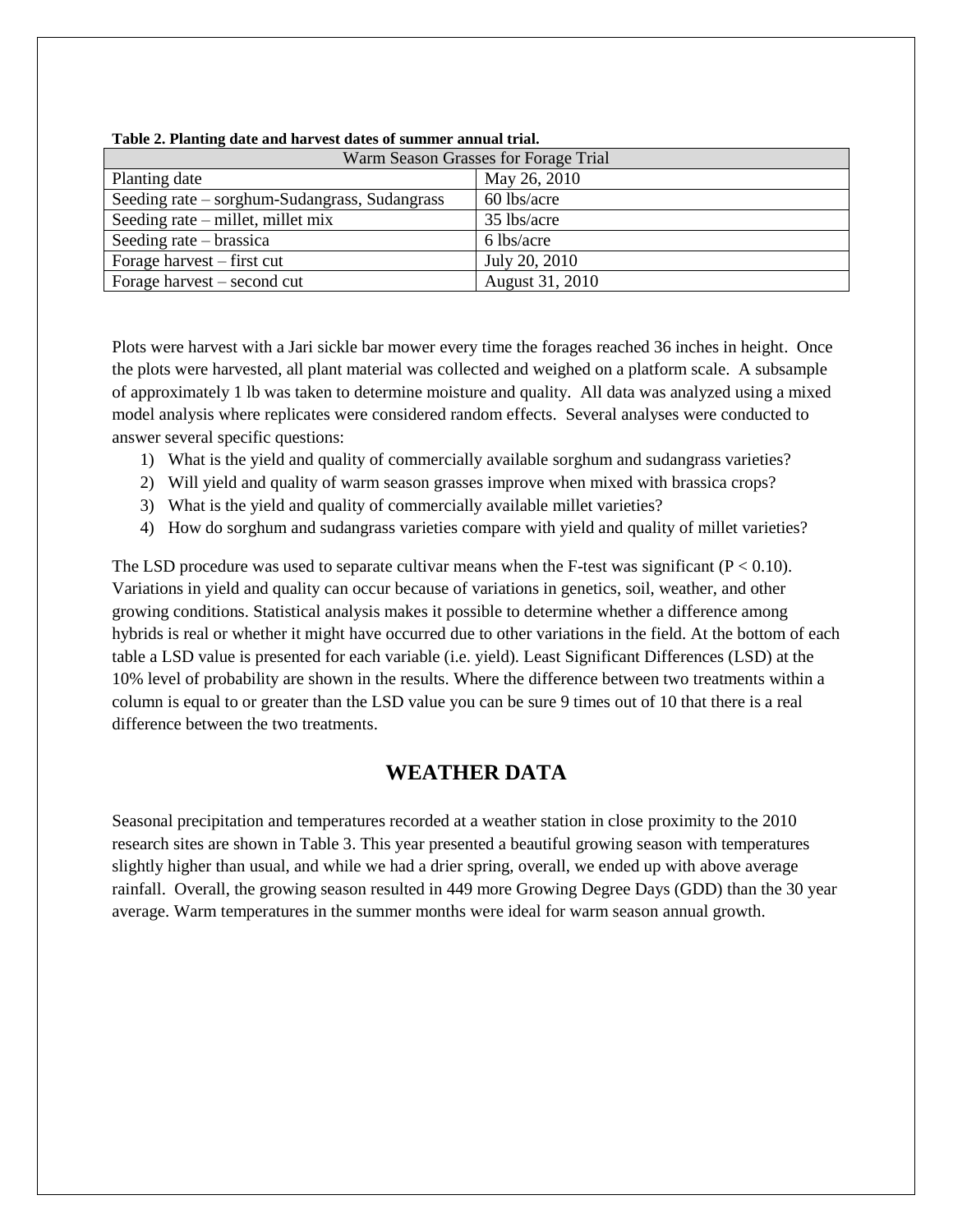|                                          | April | May     | June | July | August | September | October |
|------------------------------------------|-------|---------|------|------|--------|-----------|---------|
| Average Temperature (°F)                 | 49.3  | 59.6    | 66.0 | 74.1 | 70.4   | 64.0      | 50.6    |
| Departure from Normal                    | 5.80  | 3.00    | 0.20 | 3.00 | 1.40   | 3.60      | 1.80    |
|                                          |       |         |      |      |        |           |         |
| Precipitation (inches)                   | 2.76  | 0.92    | 4.61 | 4.30 | 5.48   | 4.32      | missing |
| Departure from Normal                    | 0.25  | $-2.01$ | 1.40 | 0.89 | 1.63   | 0.86      | data    |
|                                          |       |         |      |      |        |           |         |
| Growing Degree Days (base $50^{\circ}$ ) | 141   | 332     | 479  | 747  | 634    | 419       | 129     |
| Departure from Normal                    | 101   | 71.4    | 4.50 | 94.6 | 45.0   | 107       | 26.4    |
|                                          |       |         |      |      |        |           |         |
| Growing Degree Days (base 32°)           | 521   | 854     | 1019 | 1305 | 1192   | 959       | 578     |
| Departure from Normal                    | 176   | 91.5    | 4.5  | 94.6 | 45.0   | 107       | 57.4    |

**Table 3. Temperature, precipitation, and Growing Degree Day summary, Alburgh, VT.**

Based on National Weather Service data from cooperative observer stations in close proximity to field trials. Historical averages are for 30 years of data (1971-2000).

## **SILAGE QUALITY**

Silage quality was analyzed by Cumberland Valley Analytical Forage Laboratory in Hagerstown, Maryland. Plot samples were dried, ground and analyzed for crude protein (CP), acid detergent fiber (ADF), neutral detergent fiber (NDF), and various other nutrients. The Nonstructural Carbohydrates (NSC) and Total Digestible Nutrients (TDN) were calculated from forage analysis data. Performance indices such as Net Energy Lactation (NEL) were calculated to determine forage value. Mixtures of true proteins, composed of amino acids, and nonprotein nitrogen make up the crude protein (CP) content of forages. The bulky characteristics of forage come from fiber. Forage feeding values are negatively associated with fiber since the less digestible portions of the plant are contained in the fiber fraction. The detergent fiber analysis system separates forages into two parts: cell contents, which include sugars, starches, proteins, non-protein nitrogen, fats and other highly digestible compounds; and the less digestible components found in the fiber fraction. The total fiber content of forage is contained in the neutral detergent fiber (NDF). Chemically, this fraction includes cellulose, hemicellulose, and lignin. The NSC or non-fiber carbohydrates (NFC) include starch, sugars, and pectins.

### **RESULTS**

Overall, there was no significant difference in yield among the sorghum-sudangrass and sudangrass varieties for either cutting (Table 4 and Table 5). On average the first harvest of the sorghum-sudangrass and sudangrass varieties produced over 3 tons of dry matter and the second harvest only 1.5 tons per acre (Table 4 and Table 5). The total yield across the two harvests ranged from 6.70 to 4.66 dry tons per acre (Figure 1). The dry matter at harvest was lowest for AS9301, Summer Queen, and Summer Prince. This is important especially if the crop is being used for stored forage. Overall the sudangrass variety AS9301 had the highest dry matter and hence would potentially wilt and dry down to harvestable moisture contents. With the exception of CP in the first harvest, there were few quality differences among the varieties. Summer Prince had significantly higher protein levels than the other varieties at first harvest (Table 4). There were no significant quality differences in the second cut.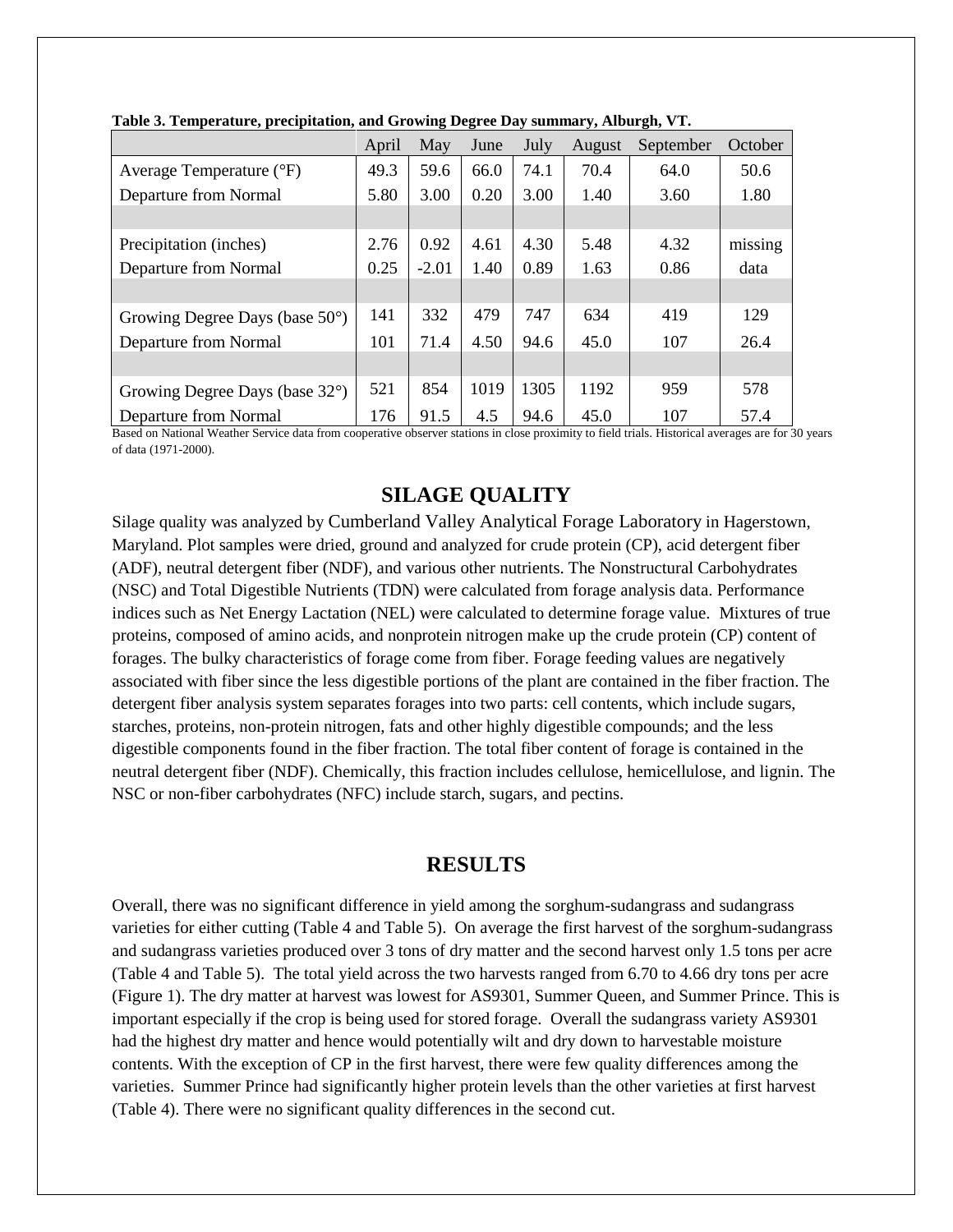| Variety              | DM at   | DM        | Forage quality characteristics |            |            |           |            |            |           |  |
|----------------------|---------|-----------|--------------------------------|------------|------------|-----------|------------|------------|-----------|--|
|                      | harvest | yield     | $\overline{CP}$                | <b>ADF</b> | <b>NDF</b> | dNDF      | <b>TDN</b> | <b>NSC</b> | NeL       |  |
|                      | $\%$    | lbs/ac    | $\%$                           | %          | $\%$       | $\%$      | $\%$       | %          | Mcal/lb   |  |
| AS6501               | 14.3    | 6920      | 11.5                           | 40.7       | 63.5       | 64.4      | 57.0       | 8.67       | 0.58      |  |
| AS9301               | $15.4*$ | 6820      | 10.7                           | 40.1       | 63.0       | 62.9      | 57.5       | $10.1*$    | 0.59      |  |
| Summer Dream         | 13.4    | 6000      | 11.8                           | 40.9       | 63.3       | 64.5      | 56.5       | 8.07       | 0.58      |  |
| <b>Summer Prince</b> | $14.7*$ | 6840      | $13.0*$                        | 40.8       | 62.9       | 61.7      | 56.3       | 7.87       | 0.58      |  |
| Summer Oueen         | $15.0*$ | 7250      | 11.4                           | 40.8       | 63.9       | 63.4      | 56.6       | 8.60       | 0.58      |  |
|                      |         |           |                                |            |            |           |            |            |           |  |
| LSD(0.10)            | 0.96    | <b>NS</b> | 1.12                           | NS         | <b>NS</b>  | <b>NS</b> | <b>NS</b>  | 0.83       | <b>NS</b> |  |
| Means                | 14.6    | 6770      | 11.7                           | 40.6       | 63.3       | 63.4      | 56.8       | 8.67       | 0.58      |  |

**Table4. First harvest dry matter yield and quality of sorghum-sudangrass and sudangrass varieties.** 

*\*; indicates the variety is not significantly different than the top performing variety.*

*NS; indicates that there were no significant differences among the varieties.*

| Variety              | DM at     | DM        | Forage quality characteristics |            |            |           |            |            |         |  |  |
|----------------------|-----------|-----------|--------------------------------|------------|------------|-----------|------------|------------|---------|--|--|
|                      | harvest   | yield     | CP                             | <b>ADF</b> | <b>NDF</b> | dNDF      | <b>TDN</b> | <b>NSC</b> | NeL     |  |  |
|                      | %         | lbs/ac    | %                              | $\%$       | %          | $\%$      | $\%$       | $\%$       | Mcal/lb |  |  |
| AS6501               | 13.0      | 3250      | 12.6                           | 40.7       | 61.7       | 65.2      | 56.7       | 8.30       | 0.58    |  |  |
| AS9301               | 15.0      | 3100      | 13.2                           | 40.2       | 60.7       | 69.0      | 57.2       | 8.70       | 0.58    |  |  |
| Summer Dream         | 14.1      | 3310      | 13.5                           | 39.9       | 61.8       | 65.3      | 57.5       | 8.47       | 0.59    |  |  |
| <b>Summer Prince</b> | 13.2      | 3570      | 12.4                           | 40.5       | 62.3       | 65.5      | 56.8       | 8.23       | 0.58    |  |  |
| Summer Oueen         | 11.3      | 2820      | 13.4                           | 39.9       | 59.7       | 65.8      | 56.6       | 8.20       | 0.58    |  |  |
| LSD(0.10)            | <b>NS</b> | <b>NS</b> | <b>NS</b>                      | <b>NS</b>  | <b>NS</b>  | <b>NS</b> | <b>NS</b>  | <b>NS</b>  | NS      |  |  |
| Means                | 13.3      | 3210      | 13.0                           | 40.2       | 61.2       | 66.1      | 57.0       | 8.38       | 0.58    |  |  |



**Figure 1. Total dry matter yield of sorghum-sudangrass and sudangrass varieties. No statistical significance was detected between varieties.**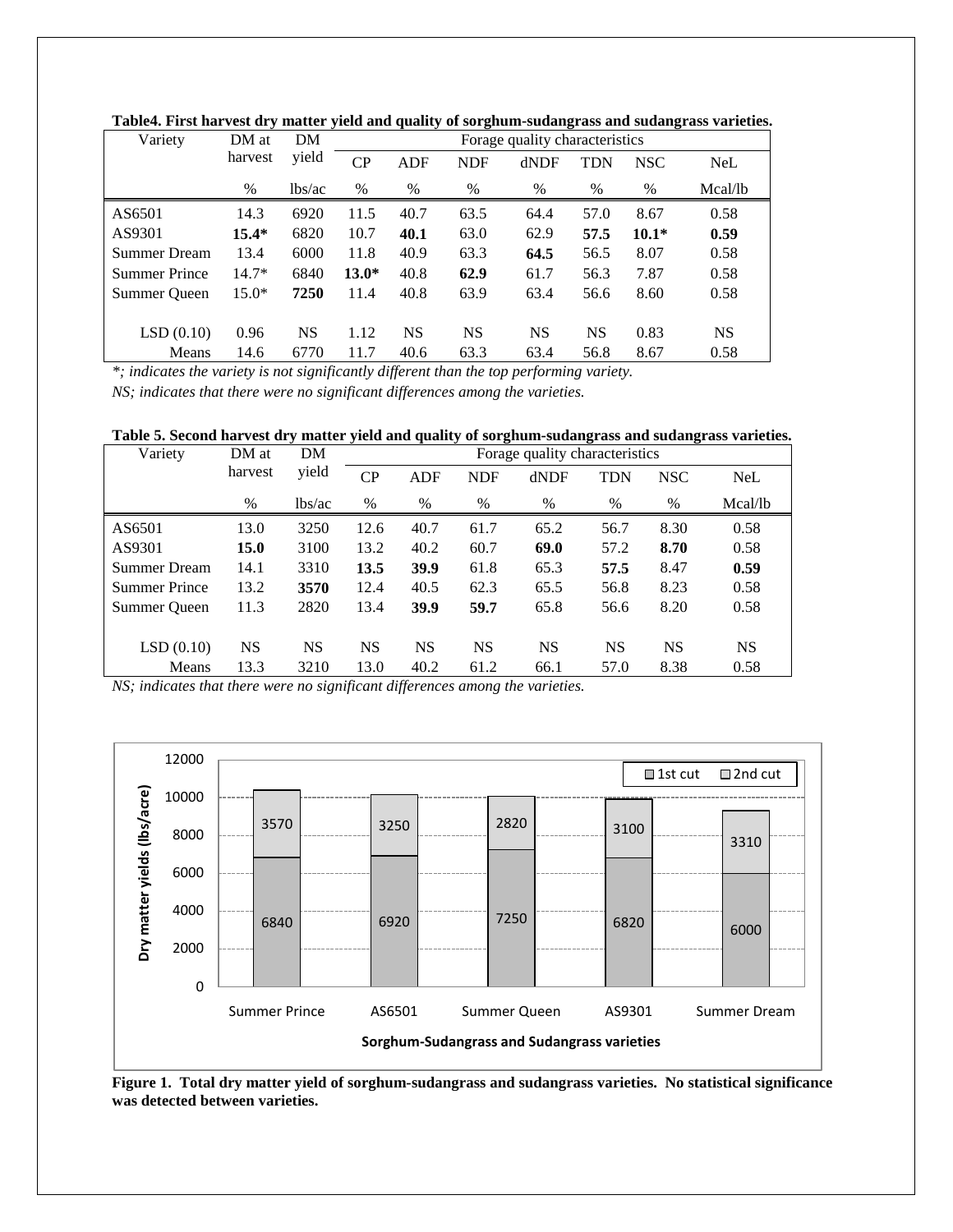Mixing a brassica crop with annual forage may improve overall yield and quality. Brassica crops are known for their near concentrate feed quality. In this study sorghum-sudangrass and sudangrass varieties were grown with Barkant turnips to evaluate yield and quality as compared to warm season grass forage. At first harvest, warm season grasses interseeded with brassica yielded an average of 2000 lbs less than just the warm season grasses. AS6501 interseeded with Barkant turnips had the lowest ADF and NDF, and highest dNDF (Table 6). Interestingly at the second harvest, Summer Prince interseeded with turnips had the highest dry matter yields (Figure Table 7), although not statistically different than AS6501, AS9301, and Summer Prince without turnips. No statistical significance was determined between the varieties with respect to quality (Table 7). Overall, interseeding sorghum-sudangrass and sudangrass with forage turnips significantly increased protein and reduced fiber content but resulted in reduced dry matter yields (Table 8 and Figure 2).

| Treatment                         | DM at        | DM          |              |              |              | Forage quality characteristics |                   |              |                   |
|-----------------------------------|--------------|-------------|--------------|--------------|--------------|--------------------------------|-------------------|--------------|-------------------|
|                                   | harvest      | yield       | CP           | <b>ADF</b>   | <b>NDF</b>   | dNDF                           | <b>TDN</b>        | <b>NSC</b>   | <b>NeL</b>        |
|                                   | $\%$         | lbs/ac      | $\%$         | $\%$         | $\%$         | $\%$                           | $\%$              | $\%$         | Mcal/lb           |
| AS6501                            | 14.3         | 6920*       | 11.5         | 40.7         | 63.5         | $64.4*$                        | 57                | 8.67         | 0.58              |
| AS6501 & Barkant turnip           | 11.2         | 4340        | $14.4*$      | $38.1*$      | 53.6*        | $66.5*$                        | 56.7              | $9.23*$      | 0.58              |
| AS9301                            | $15.4*$      | 6820*       | 10.7         | 40.1         | 63.0         | 62.9                           | 57.5              | $10.1*$      | 0.59              |
| $AS9301 + Barkant turnip$         | 13.1         | 5810        | $13.0*$      | $39.4*$      | 59.0         | 62.1                           | 56.4              | $8.93*$      | 0.57              |
| <b>Summer Prince</b>              | $14.7*$      | 6840*       | $13.0*$      | 40.8         | 62.9         | 61.7                           | 56.3              | 7.87         | 0.58              |
| Summer Prince & Barkant<br>turnip | 12.4         | 4540        | $14.6*$      | 38.9*        | $55.2*$      | $64.6*$                        | 56.5              | $9.10*$      | 0.58              |
| LSD(0.10)<br>Means                | 1.01<br>13.5 | 764<br>5880 | 1.78<br>12.9 | 1.58<br>39.7 | 3.48<br>59.5 | 2.56<br>63.7                   | <b>NS</b><br>56.7 | 1.24<br>8.99 | <b>NS</b><br>0.58 |

#### **Table6. First harvest yield and quality of sorghum-sudangrass and sudangrass with and without turnips.**

*\*; indicates the variety is not significantly different than the top performing variety.*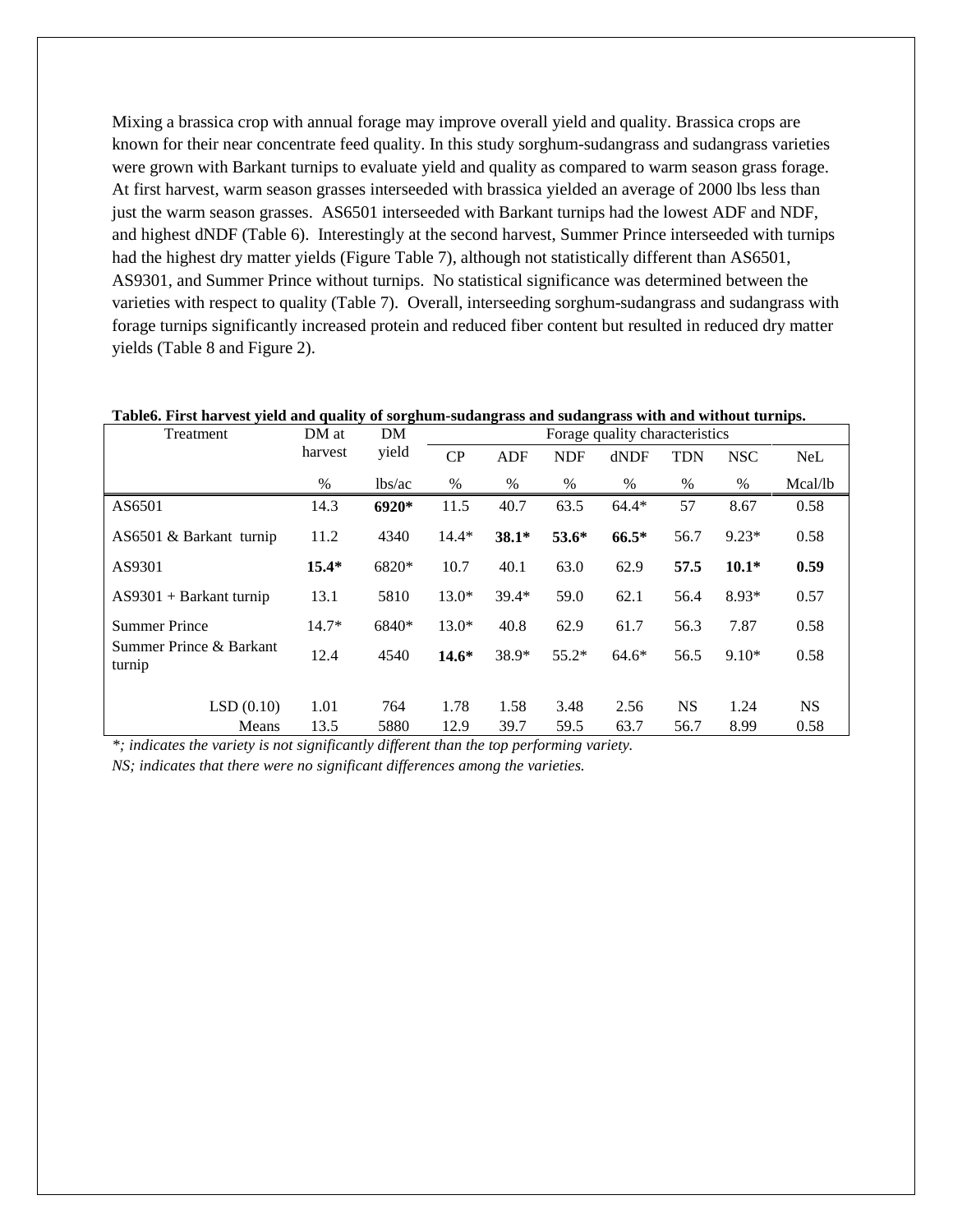| Treatment                         | DM at   | DM      |           | Forage quality characteristics |            |           |            |            |            |  |  |  |
|-----------------------------------|---------|---------|-----------|--------------------------------|------------|-----------|------------|------------|------------|--|--|--|
|                                   | harvest | yield   | CP        | <b>ADF</b>                     | <b>NDF</b> | dNDF      | <b>TDN</b> | <b>NSC</b> | <b>NeL</b> |  |  |  |
|                                   | %       | lbs/ac  | %         | $\%$                           | %          | $\%$      | $\%$       | $\%$       | Mcal/lb    |  |  |  |
| AS6501                            | $13.0*$ | $3250*$ | 12.6      | 40.7                           | 61.7       | 65.2      | 56.7       | 8.30       | 0.58       |  |  |  |
| $AS6501 + Barkant turnip$         | 8.36    | 1990    | 13.5      | 38.8                           | 58.3       | 64.8      | 57.0       | 8.63       | 0.58       |  |  |  |
| AS9301                            | $15.0*$ | $3100*$ | 13.2      | 40.2                           | 60.7       | 69.0      | 57.2       | 8.70       | 0.58       |  |  |  |
| $AS9301 + Barkant turnip$         | $12.9*$ | 2640    | 13.8      | 39.7                           | 60.7       | 67.1      | 57.4       | 8.13       | 0.59       |  |  |  |
| <b>Summer Prince</b>              | $13.2*$ | $3570*$ | 12.4      | 40.5                           | 62.3       | 65.5      | 56.8       | 8.23       | 0.58       |  |  |  |
| Summer Prince + Barkant<br>turnip | $13.7*$ | 3590*   | 12.3      | 40.2                           | 61.7       | 65.0      | 57.3       | 9.40       | 0.59       |  |  |  |
| LSD(0.10)                         | 3.22    | 868     | <b>NS</b> | <b>NS</b>                      | <b>NS</b>  | <b>NS</b> | <b>NS</b>  | <b>NS</b>  | <b>NS</b>  |  |  |  |
| Means                             | 12.7    | 3020    | 13        | 40                             | 60.9       | 66.1      | 57.1       | 8.57       | 0.58       |  |  |  |

**Table7. Second harvest yield and quality of sorghum-Sudangrass and Sudangrass with and without turnips.**

*\*; indicates the variety is not significantly different than the top performing variety.*



**Figure 2. Total dry matter yield for both harvests of the sorghum-sudangrass and sudangrass varieties with and without forage turnips.**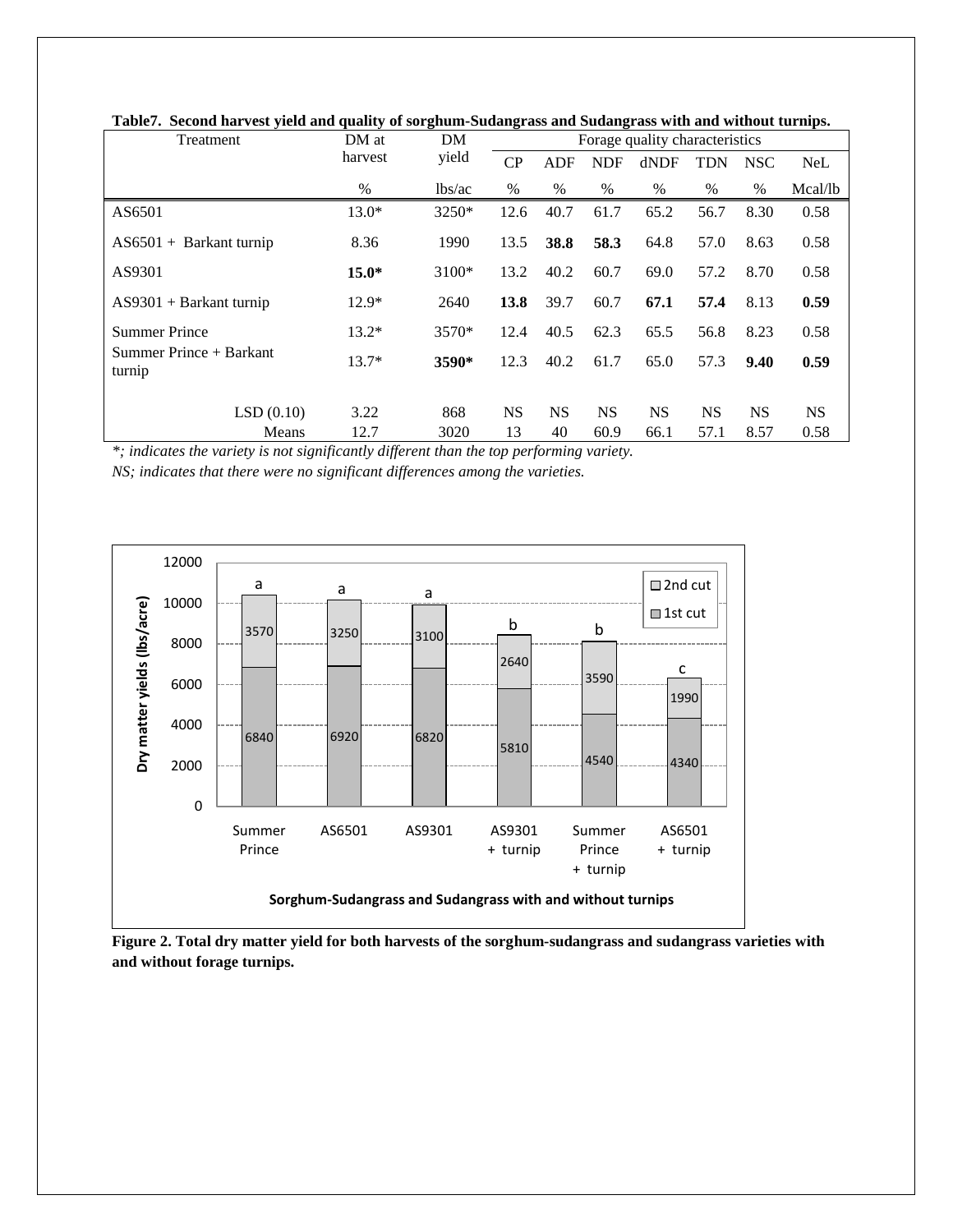| Treatment                         | DM at        | DM          | Forage quality characteristics |             |            |            |            |            |                   |  |
|-----------------------------------|--------------|-------------|--------------------------------|-------------|------------|------------|------------|------------|-------------------|--|
|                                   | harvest      | yield       | CP                             | ADF         | <b>NDF</b> | dNDF       | TDN        | <b>NSC</b> | <b>NEL</b>        |  |
|                                   | $\%$         | lbs/ac      | $\%$                           | $\%$        | $\%$       | $\%$       | $\%$       | $\%$       | Mcal/lb           |  |
| Summer annual with<br>turnips     | 11.9         | 3820        | 13.6                           | <b>39.2</b> | 58.1       | 65.0       | 56.9       | 8.9        | 0.58              |  |
| Summer annuals with no<br>turnips | 14.3         | 5080        | 12.2                           | 40.5        | 62.3       | 64.8       | 56.9       | 8.65       | 0.58              |  |
| LSD(0.10)<br>Means                | 1.11<br>13.1 | 996<br>4450 | ∗<br>12.9                      | *<br>39.8   | *<br>60.2  | NS<br>64.9 | NS<br>56.9 | NS<br>8.78 | <b>NS</b><br>0.58 |  |

**Table8. Dry matter yield and quality of sorghum-Sudangrass and Sudangrass with and without turnips.**

*\*; indicates the variety is not significantly different than the top performing variety.*

*NS; indicates that there were no significant differences among the varieties.*

## *Forage Millets*

Forage millets are another warm season annual that can be used for grazing or stored forage. Millet is also being marketed to producers already blended with forage brassica. The goal was to evaluate millet with and without brassica crops. Unfortunately we were only able to harvest once during the summer season. It is unclear why the millet did not regrow adequately to provide additional harvests of forage. The first harvest indicated no difference among yields between treatments. The first cut yields were almost half that of the sorghum-sudangrass. Interseeding with brassicas increased the CP, and decreased NDF concentrations (Table 9).

| Variety                                | DM at harvest | DM yield  | Forage quality characteristics |            |            |         |            |            |            |  |
|----------------------------------------|---------------|-----------|--------------------------------|------------|------------|---------|------------|------------|------------|--|
|                                        |               |           | $\rm CP$                       | <b>ADF</b> | <b>NDF</b> | dNDF    | <b>TDN</b> | <b>NSC</b> | <b>NeL</b> |  |
|                                        | %             | lbs/ac    | %                              | %          | $\%$       | %       | $\%$       | $\%$       | Mcal/lb    |  |
| Japanese millet                        | $14.9*$       | 3650      | 13.1                           | 39.5       | 61.9       | 57.2    | 56.1       | 8.90       | 0.57       |  |
| Japanese millet<br>$+$ Barkant turnips | 11.8          | 4610      | $14.6*$                        | 38.3       | 55.8*      | $64.2*$ | 56.7       | 8.97       | 0.58       |  |
| <b>Summer Feast</b>                    | 11.8          | 3480      | $15.8*$                        | 38.1       | 55.6*      | 60.2    | 55.7       | 7.93       | 0.57       |  |
| Wonderleaf                             | $14.3*$       | 3550      | 14.4                           | 38.9       | 60.1       | 56.9    | 56.2       | 8.83       | 0.57       |  |
| LSD(0.10)                              | 1.51          | <b>NS</b> | 1.29                           | <b>NS</b>  | 2.45       | 1.66    | <b>NS</b>  | <b>NS</b>  | <b>NS</b>  |  |
| Means                                  | 13.2          | 3820      | 14.5                           | 38.7       | 58.4       | 59.6    | 56.2       | 8.66       | 0.57       |  |

**Table9. Dry matter yield and quality of different forage millets interseeded with turnips.**

*\*; indicates the variety is not significantly different than the top performing variety.*